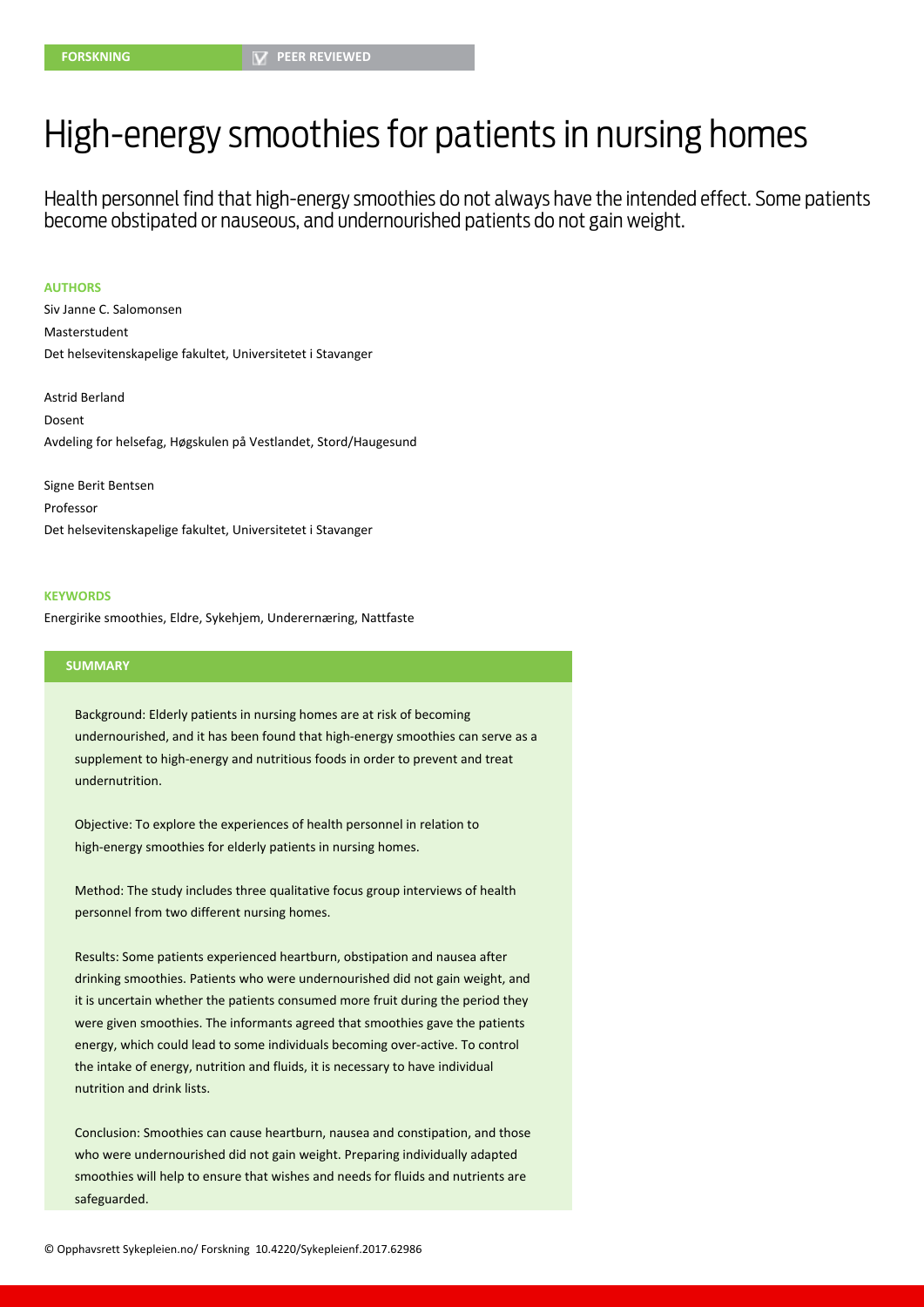Undernutrition arises when the intake of energy and nutrients does not satisfy nutritional needs, which may affect the person's state of health (1). According to the World Health Organization, good health is not only the absence of sickness and injury but also the perception of physical, mental and social wellbeing (2). The incidence of undernutrition in elderly patients in nursing homes varies from between 10 and 60 per cent (1, 3, 4).

Undernutrition occurs for a variety of reasons. One reason may be the ageing process, which is often accompanied by poor appetite and reduced food intake (4, 5). The overnight fast is the time between the last meal of the evening and the first meal of the morning (6). Earlier studies show that an overnight fast exceeding eleven hours increases the risk of undernutrition and reduced body weight (7). In addition, various illness processes may result in an increased energy need and low food intake, which in turns leads to undernutrition. The patient may then be caught in a vicious circle of illness and consequent low food intake, resulting in more illness, lower food intake and undernutrition (3, 5, 8).

#### **OVERESTIMATING FOOD INTAKE**

It has been shown that health personnel and the patients themselves overestimate food intake and thereby assume that the intake of nutrients is satisfactory (9). Earlier research shows that it is easier to prevent undernutrition than to treat those who are already undernourished (10). Normally, nurses have the main responsibility for ensuring that the diet of elderly patients in nursing homes is adapted to their nutritional needs, but close cooperation with other health personnel such as health workers, doctors and nutritionists is essential in securing an individually adapted diet (6, 9, 11, 12).

# «Routine use of energy-boosting smoothies may be an alternative way of satisfying nutritional needs.»

Frequent meals and energy-boosting and nutritious food are ways of ensuring a customised diet (5, 13, 14). Routine use of high-energy smoothies may be an alternative way of satisfying nutritional needs (9, 15, 16). Smoothies are a nutritional drink consisting of, for example, fresh berries, fruit, vegetables, juice, sugar, yoghurt or ice cream puréed in a blender (17, 18).

In 2012, a white paper called attention to the importance of safeguarding the diet of elderly patients in nursing homes (19). Furthermore, the Norwegian Directorate of Health prepared guidelines for preventing and treating undernutrition among the elderly in nursing homes that recommended high-energy food in combination with nutritional drinks such as smoothies for those at risk of developing undernutrition (1). The Norwegian Directorate of Health has also provided grant funding to encourage Norwegian municipalities to comply with the requirements in the guidelines (1).

In this connection, the pilot project 'Reduced overnight fasting for residents in nursing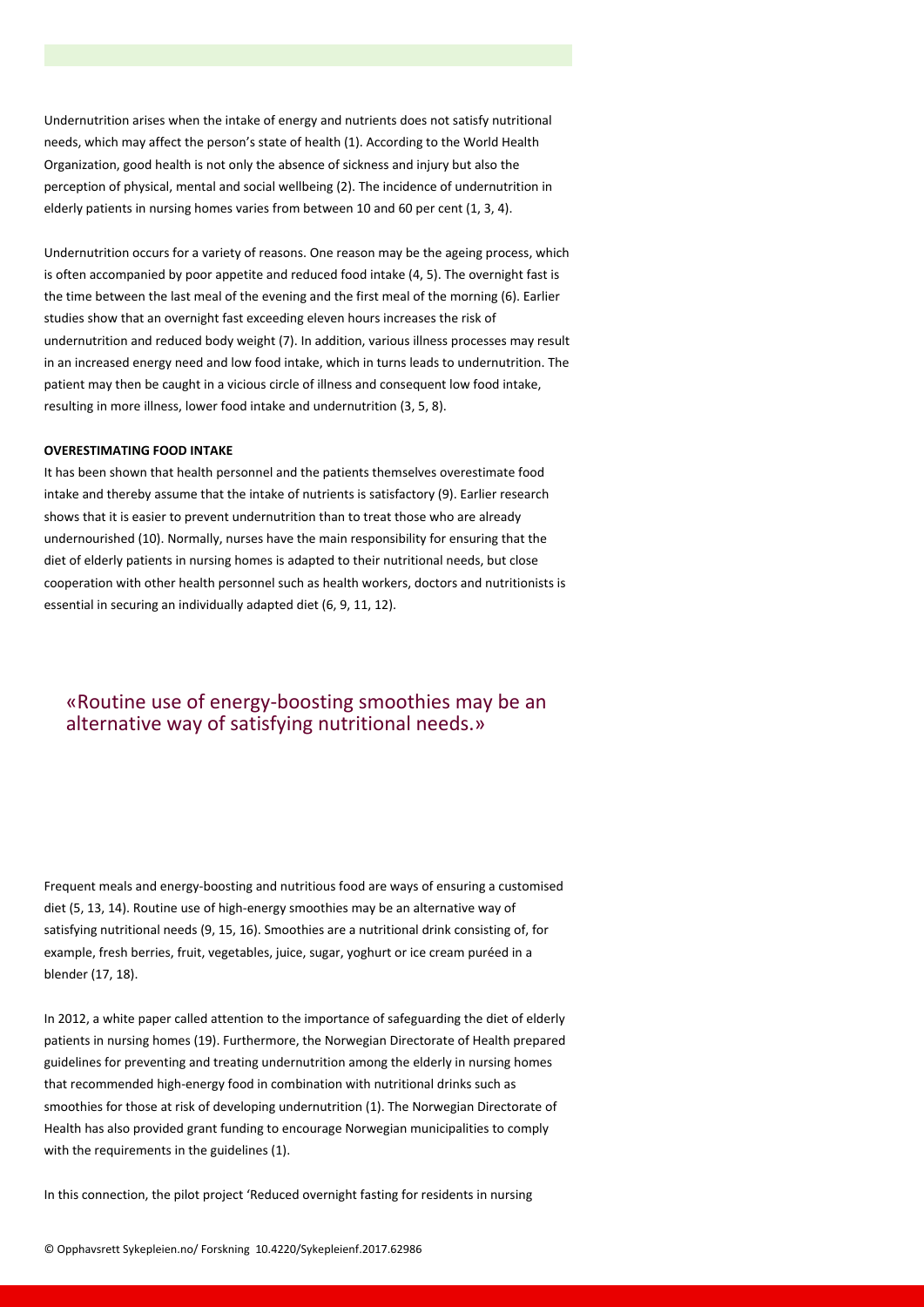homes' was tested at two nursing homes in Rogaland in 2014. The aim of the pilot project was to reduce the length of overnight fasting and to prevent and treat undernutrition in elderly patients in the nursing home. In connection with the project, all the patients were offered a high-energy smoothie in the evening and when they woke up during the night. The smoothie was based on dairy products that were rich in protein, fat and carbohydrates, and sugar, fruit and berries were added to boost the intake of energy, vitamins and minerals (18). The objective of this study was to explore the experiences of health personnel in relation to high-energy smoothies for elderly patients in nursing homes.

#### **METHOD**

The study adopts a qualitative, exploratory approach, and we conducted three focus group interviews (20).

#### **SAMPLE**

We recruited participants to the study from two nursing homes in Rogaland, where the pilot project 'Reduced overnight fasting for residents in nursing homes' had been tested. The coordinator at the nursing homes carried out a strategic selection (20) of participants based on the following inclusion criteria: health personnel who had participated in the implementation of the pilot project and who were >=18 years of age.

We included 16 health personnel altogether. Four of these failed to attend. The sample in the study therefore included 12 health personnel (75 per cent). Table 1 presents a description of the participants.

Tabele 1: Characteristics of informants who took part in the study ( $n = 12$ )

|                                    |                | <b>Focus group</b> |                |
|------------------------------------|----------------|--------------------|----------------|
|                                    | 1              | 2                  | 3              |
| Nursing home                       | Nursing home 1 | Nursing home 2     | Nursing home 2 |
| Participants (number)              | 3              | 5                  | 4              |
| Gender (number)                    |                |                    |                |
| Women                              | 3              | 5                  | 4              |
| Age (years)                        | $30 - 60 +$    | $20 - 60 +$        | $20 - 50 +$    |
| Education (number)                 |                |                    |                |
| <b>Nurses</b>                      |                | 2                  |                |
| Social educators                   |                |                    |                |
| Health workers*                    | 3              | 2                  | 4              |
| Work experience in years (average) | 11             | 7                  | 8              |
| Drop out (number)                  | 2              | 2                  | 0              |

\* Auxiliary nurses, care workers, child care and youth workers

# **DATA COLLECTION**

We collected data from three focus group interviews. We conducted one of these interviews at one nursing home, and the other two at the other one. The interviews lasted from between 1.5 and 2 hours, and the first author was the moderator. An audio recording was made of all the interviews. The subject of the group discussions was high-energy smoothies for elderly patients in nursing homes. The moderator attempted to explore the informants' experiences with high-energy smoothies, and asked follow-up questions when it was natural to do so. We also made provision for everyone to have their say in the discussions, and for everyone to be heard (20).

# **ETHICAL CONSIDERATIONS**

Prior to conducting the study, all participants received written and oral information. We also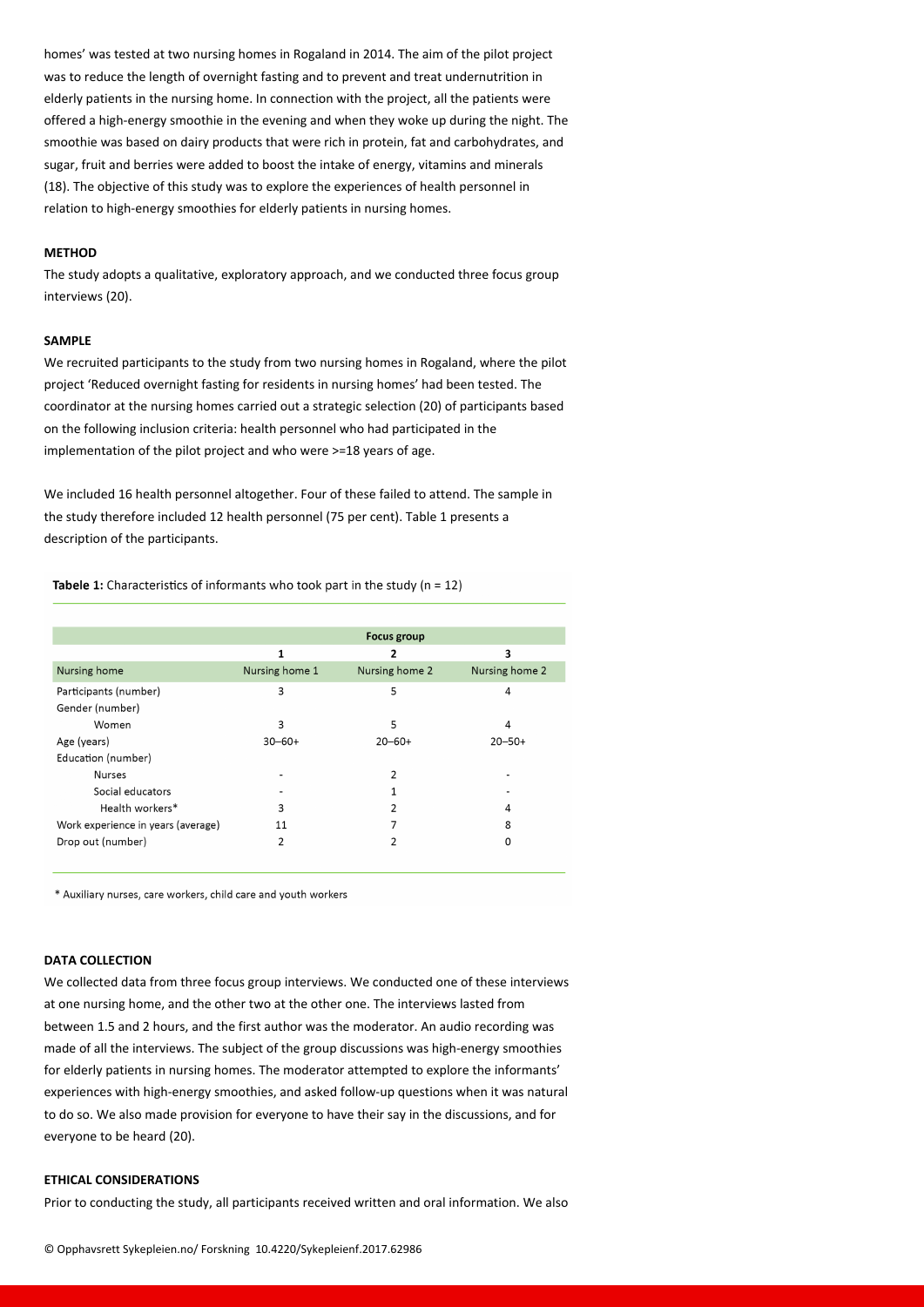informed participants that we would treat all information anonymously and confidentially, that participation was voluntary and that they could withdraw from the study at any point without having to give a reason. We also obtained their consent to tape the conversations. Before the study began, the heads of department at the nursing homes gave their consent to our conducting the study. The Norwegian Centre for Research Data (NSD) approved the study.

#### **ANALYSIS**

We analysed the transcribed interviews in line with Graneheim and Lundman's qualitative content analysis method (21). We carried out the analysis in five stages. At stage 1, we read the transcribed material several times to acquire an overall impression. At stage 2, we identified units of meaning that dealt with the experiences health personnel had with high-energy smoothies for elderly patients in nursing homes. At stage 3, we abbreviated the units of meaning but retained the essence of the text content. At stage 4, we codified the condensed units of meaning, basing the comparison on similarities and differences.

Then we categorised them according to different topics. At stage 5, we read the text relating to each topic carefully. The text was then critically analysed, compared and abstracted. Finally, we formulated five topics and six sub-topics (21). In order to ensure the credibility of the process of analysis, we discussed text content and how this could be understood and interpreted (21).

## **RESULTS**

The findings of the analysis of the focus group interviews can be summarised under five topics, two of which have sub-topics:

- Individual reactions
- Digestive problems
- Nausea
- Individual adaptation
- Addition of nutrients
- Individual food and drink lists
- Some patients get fed up of smoothies
- Some patients like smoothies
- More fruit with smoothies
- Those who were undernourished did not gain weight
- Smoothies give energy

### **INDIVIDUAL REACTIONS**

# **DIGESTIVE PROBLEMS**

The analysis revealed that some patients became obstipated while others experienced heartburn. This is illustrated by the following statements:

'There was a long article in the paper when we started with this, and it said that the fibres are destroyed in smoothies, whereas if you eat a pear whole, for example, your gut functions much better, so you think a bit about that, and they get fruit during the day.'

'One patient had heartburn, she didn't tolerate them.'

## **NAUSEA**

Smoothies made some patients nauseous, but it was uncertain whether this was due to the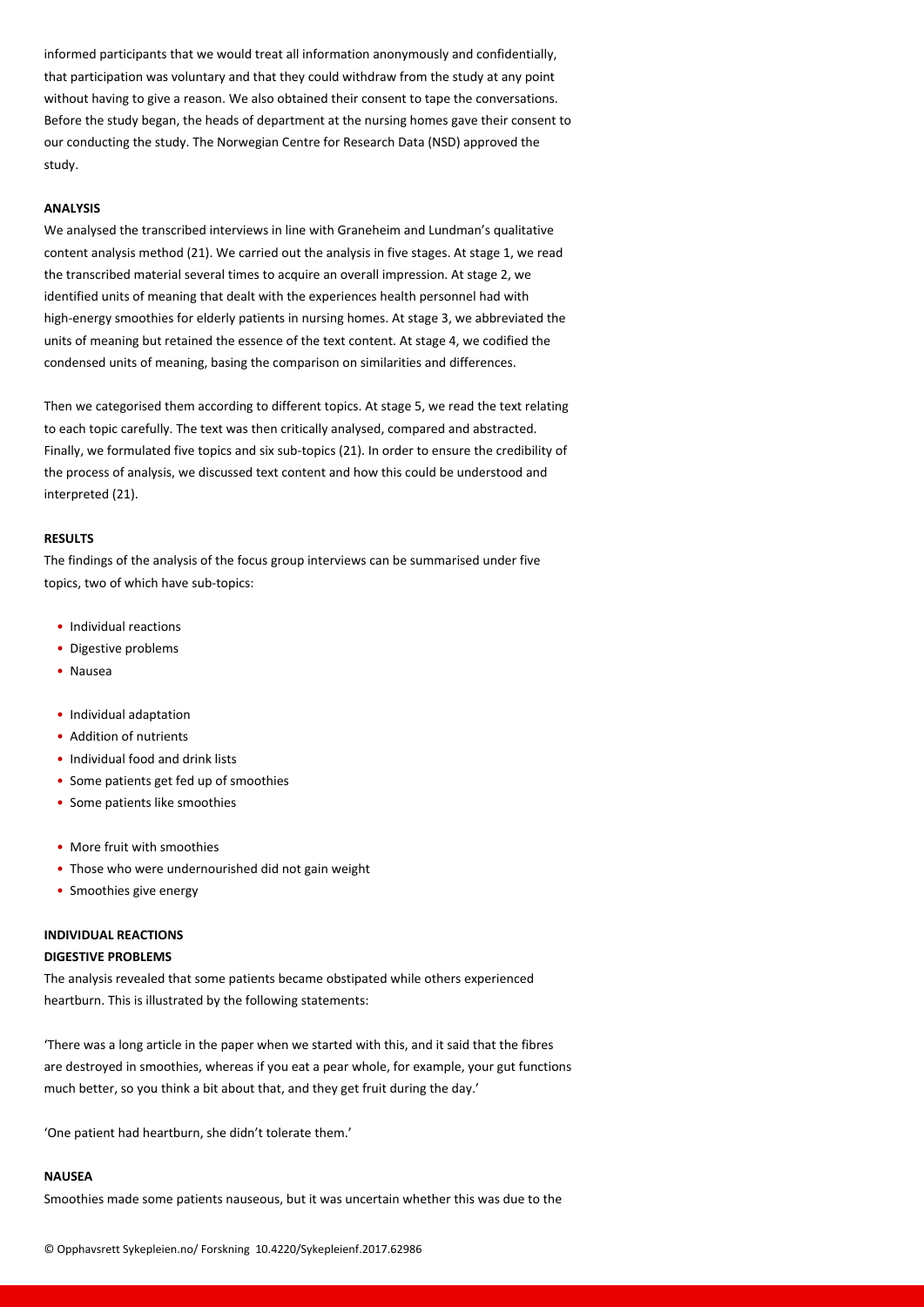sugar, the cream or the oil that had been added. Two informants described this as follows:

'Some people felt a bit sick.'

# «Too much sugar, oil and cream - a lot of people found that sickening.»

# «Informant»

'It wasn't always a success. Too much sugar, oil and cream, a lot of people found that sickening.'

# **INDIVIDUAL ADAPTATION ADDITION OF NUTRIENTS**

Several informants pointed out that the smoothies were gradually adapted to the individual patient:

'At the start, it seemed very rigid, and you were meant to comply with all of this. You had your own experiences, and of course not everyone liked this [the smoothie], there should have been more flexibility.'

'Because there were many smoothie recipes, and I think it's important to get enough vitamins. We all need them.'

According to several informants, different nutrients were added to the smoothie:

'If the bananas are going off, we chuck in a few of them or some other kind of fruit, and also if we find fruit we've forgotten about.'

' ... a lot of yoghurt, milk and cream, juice and frozen fruit, and a lot of sugar and a little ice cream.'

'Some people wanted to add egg yolks as well.'

# **INDIVIDUAL FOOD AND DRINK LISTS**

Two of the informants pointed out the need for individual food and drink lists in order to document what nutrients the individual patient ingested and the number of calories:

'What I find a bit difficult about this is that we don't actually know what they were consuming. How many calories, how much energy and how many nutrients are there in fact in what we're going to give them; we didn't know that. It would be a different story if someone had noted that today the patient received so and so many millilitres of that type.'

'Nothing was written down when you followed a recipe, but that's what would have been interesting because then you could have seen the result. If you noted down what you had given the patient, so much sugar, that means that he would be rearranging the furniture afterwards. If you had only a little, it would be absolutely fine.'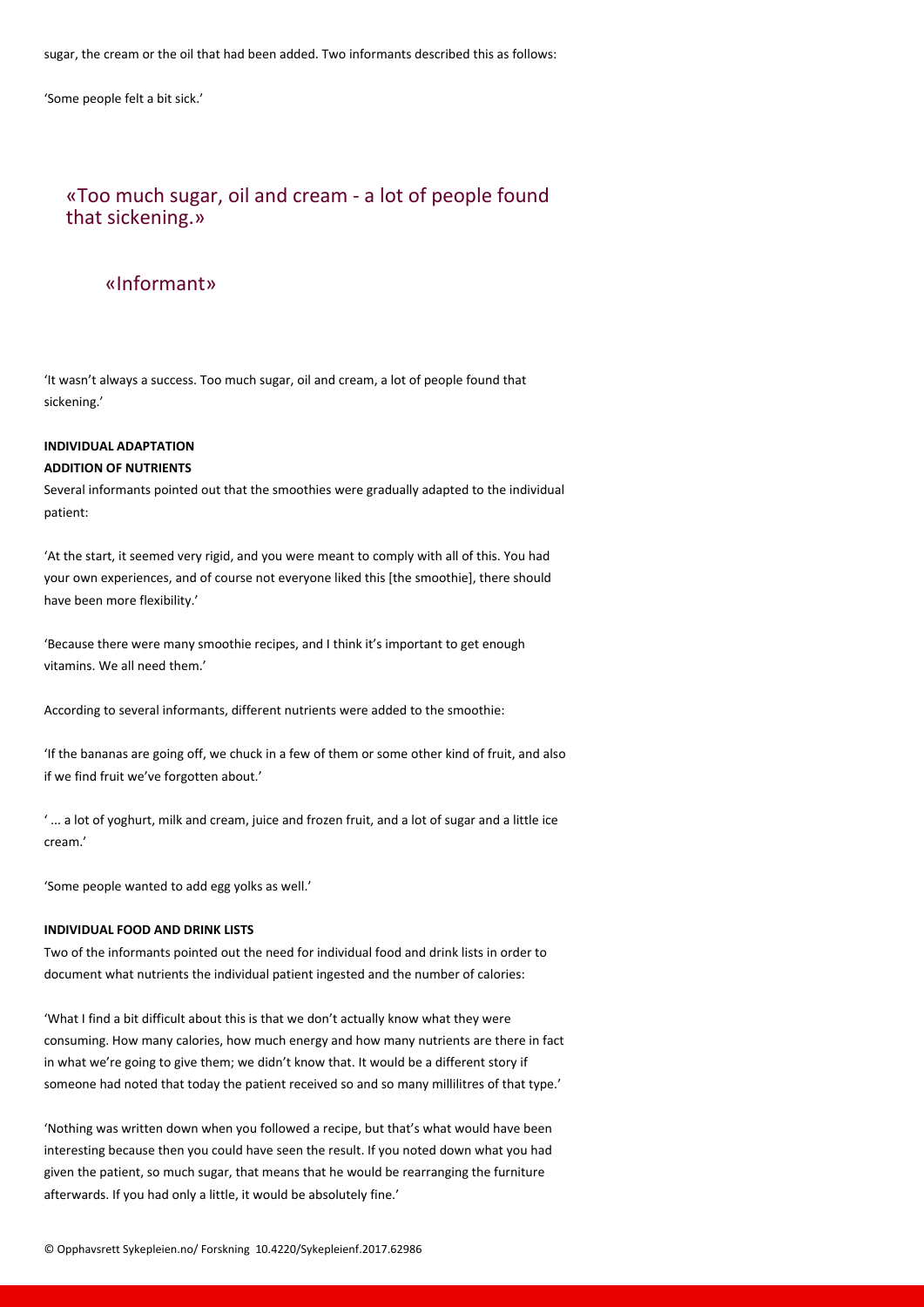# **SOME PATIENTS GET FED UP OF SMOOTHIES**

Several statements indicated that the patients got fed up of smoothies. Reducing this from every evening to two days a week would give room for variation. Two of the informants regarded it in this way:

'And we also find that some people say, "Oh, are you coming already with that again?", so then I thought, we can't have this too often, we need to have a break.'

'I think they got fed up of it, and maybe it would be best to have it twice a week so they don't have to taste the same thing all the time.'

# **SOME PATIENTS LIKE SMOOTHIES**

Some informants said that individual patients really liked smoothies. Two statements exemplify this:

'Some nutritious drinks were so good. We have a patient who's 103, she wiped the glass with her finger and then licked it.'

# «Some nutritious drinks were so good. We have a patient who's 103, she wiped the glass with her finger and then licked it.»

# «Informant»

'There was one patient in particular, she praised it to the skies. Preferably every evening, the best thing she'd tasted. Then we offered her a little more, if there was anything left, and she would say, "Yes, please, yes".

## **MORE FRUIT WITH SMOOTHIES**

The informants were not sure whether patients consumed more fruit with the smoothie. Three informants described this as follows:

'Whether it's in the smoothie or in other fruit, the total amount is the same, because we've always had a strong focus on fruit and vegetables.'

'... but at the same time I think there's more fruit in the smoothie compared with the fruit they would get in the evening anyway.'

'I'm sure they consume more, because of course not everyone can eat fruit.'

# **PATIENTS WHO WERE UNDERNOURISHED DID NOT GAIN WEIGHT**

Several informants had experienced that patients who were undernourished did not gain weight. The following examples illustrate this:

'[It was] exciting to observe whether undernourished patients gained weight on account of the smoothie, but they didn't. It's the nature of their illness.'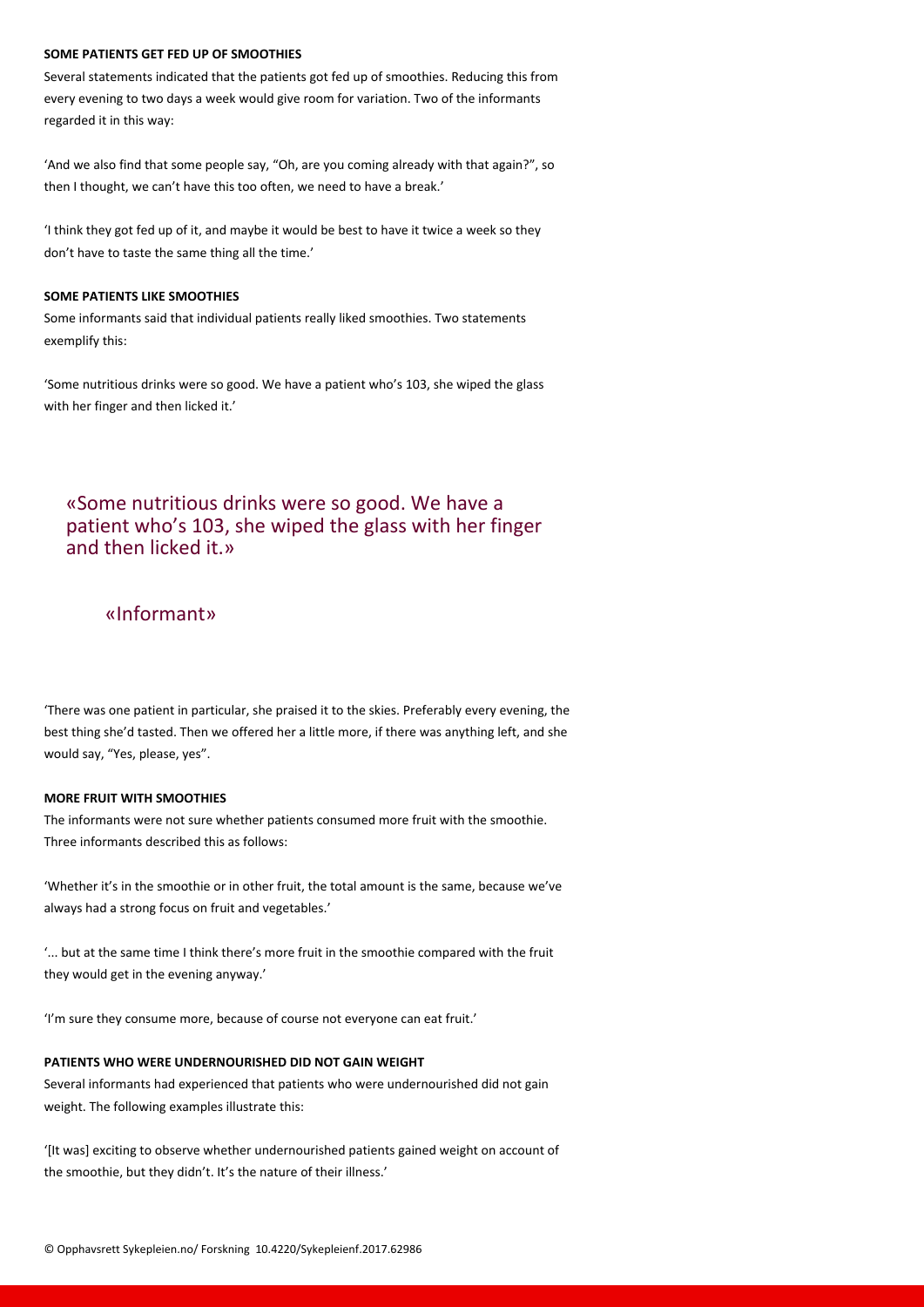'I can't remember that there was a change in weight.'

'The lady who's 103-104, she's more poorly, but that's because of age and a reduced appetite.'

### **SMOOTHIES GIVE ENERGY**

Several of the informants believed that smoothies gave the patients extra energy:

'Some really got going after getting smoothies, some had a real burst of energy.'

'It must have been him who started to rearrange the furniture after 20 minutes. It's quite amazing, I think. Without fail, after 20 minutes he began to get restless, and after a while he got other things and we saw that he calmed down, and we found out the reason. This was very typical after 20 minutes.'

'[They should] get smoothies during the daytime instead [of in the evening and at night]. It's simply an energy bomb, they become more active because they get so much energy.'

### **DISCUSSION**

The objective of this study was to explore the experiences of health personnel in relation to high-energy smoothies for elderly patients in nursing homes. The analysis revealed that not everyone tolerated the smoothie. Some had heartburn, some became obstipated while yet others felt nauseous. It was anticipated that some would have heartburn, since juice was added to the smoothie and this can give hyperacidity and a burning sensation in the lower part of the oesophagus (5, 22). An interesting finding was that some patients became obstipated. When fruit and berries are puréed in the blender, they are cut into small pieces, and the fibres are destroyed (23), increasing the risk of obstipation (13).

According to earlier research, it is important that elderly people get sufficient fibre to prevent them from becoming obstipated (24, 25). Some informants resolved this by providing fruit during the day. Another way of preventing obstipation is to add vegetables to the smoothie. Vegetables contain more fibre that is not destroyed in the blender, thereby promoting increased bowel movement and nourishing the good gut bacteria (26, 27).

## **ADDITIVES CAN CAUSE NAUSEA**

According to the informants, on some occasions sugar, cream and oil were added to the smoothie, and some of our informants were of the opinion that this could make the patients feel nauseous. This assumption is in accordance with an earlier study of patients with diabetes. The study reports that those who had elevated blood sugar levels became nauseous (28). The nausea experienced may also be due to elderly people having a reduced production of bile, lipase and digestive enzymes (29), which results in lowered fat tolerance and nausea (30).

The analyses showed that those who were undernourished did not gain weight. According to the informants, this might be due to age, underlying illness or diminished appetite. For those with underlying illness or diminished appetite, it may be wise to add nutrients to the smoothies in line with individual needs (9, 31, 32). Based on the findings of our study and earlier studies (9, 31, 32), individual adaptation of the smoothie is important, so that individual needs for energy and nutrients are satisfied.

## **DIFFICULT TO DOCUMENT NUTRIENT INTAKE**

Some informants felt that the smoothie gave the patients energy, and that some of them became active as a result. It was anticipated that a few patients would become active, since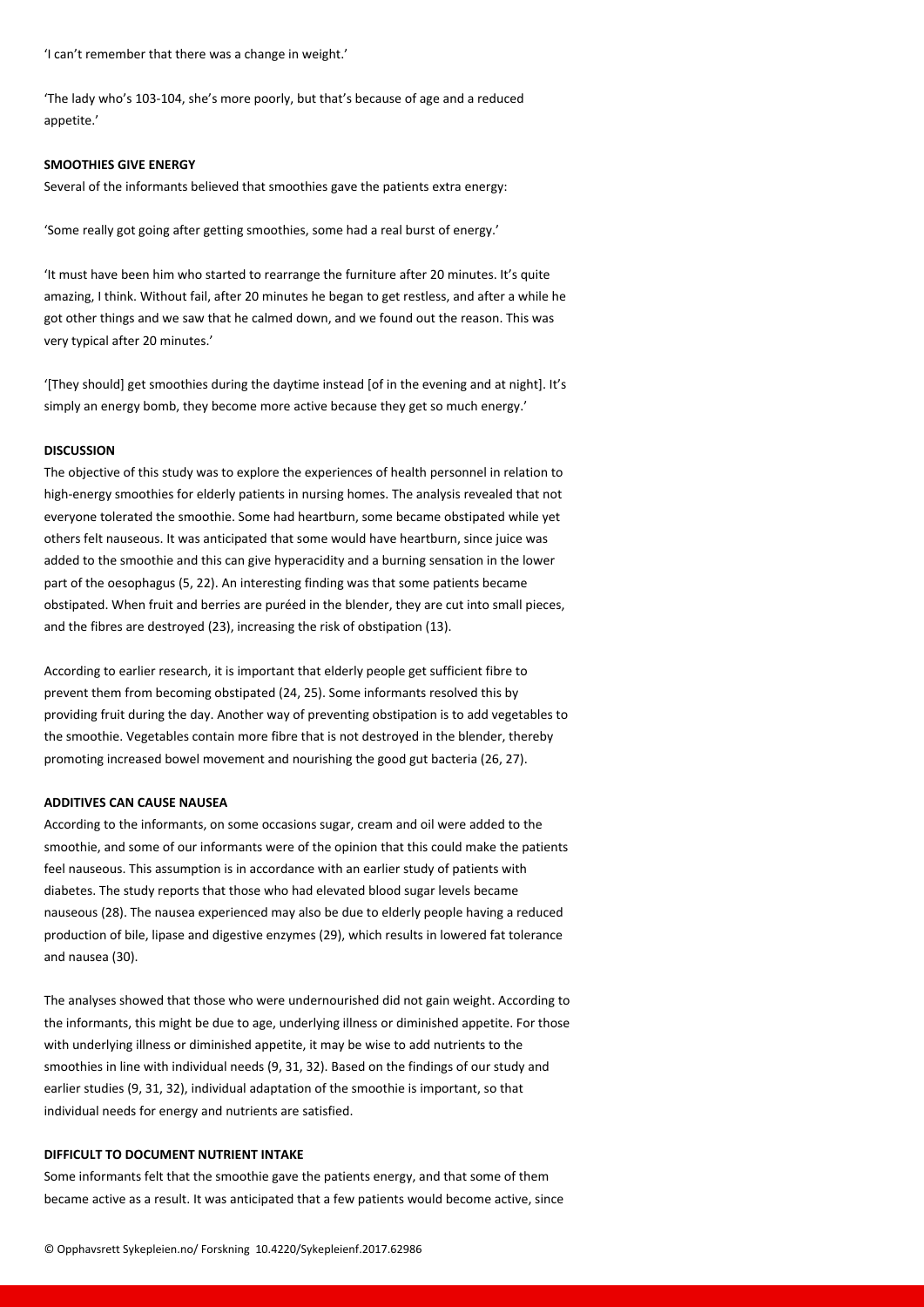the smoothie that they received had added sugar (10). Due to the addition of sugar, some of the informants were of the opinion that it would be better to give the patients smoothies during the day.

# «Some informants felt that the smoothie gave the patients energy, and that some of them became active as a result.»

Moreover, the informants also pointed out that they found it difficult to know what nutrients and fluids patients consumed when everything was mixed together in the blender and recipes were not always followed. The informants therefore wanted the content and amount of smoothies to be recorded and documented in each case so that they had control of how much energy, nutrition and fluids the individual patient received. Documentation of food and drink is in accordance with national guidelines intended to ensure that nursing homes have systems to document patients' nutritional status and risk of undernutrition (1, 5).

# **CAN INCREASE FRUIT INTAKE**

There were differing views among the informants about whether the patients consumed as much or more fruit and berries during the pilot project as they did before it started. Some believed that the patients consumed more fruit with smoothies, while others thought that they consumed as much fruit as before the start of the pilot project. An earlier study (33) shows that 4 per cent of children who ate breakfast also ate fruit, but when the school offered smoothies, the intake of fruit increased to 45 per cent. Although the study (33) was conducted on schoolchildren, its findings may possibly have transfer value to elderly patients in nursing homes.

Another study also shows that those who have regular access to smoothies are more able to consume enough fruit in comparison to those who do not have regular access to smoothies (15). Based on earlier studies and the findings in this study, there is reason to believe that the patients had an increased intake of fruit in connection with the pilot project.

# **STRENGTHS AND WEAKNESSES OF THE STUDY**

A strength of our study is that we chose focus group interviews. Experiences and opinions that the participants shared in the group discussions can thus promote new reflections and thoughts that they can apply in their own practice (20).

The interviewer has a first degree in nursing education and further education in nutrition. This competence is a source of knowledge and understanding when asking follow-up questions (34). A limitation may be that this prior knowledge may have resulted in biased attitudes, and curbed the interviewer's curiosity regarding the participants' perceptions when the questions were asked (34). The interviewer was aware of this problem and endeavoured to ensure that her own knowledge, experiences and perceptions did not influence the interview situation, so that informants could relate their experiences freely.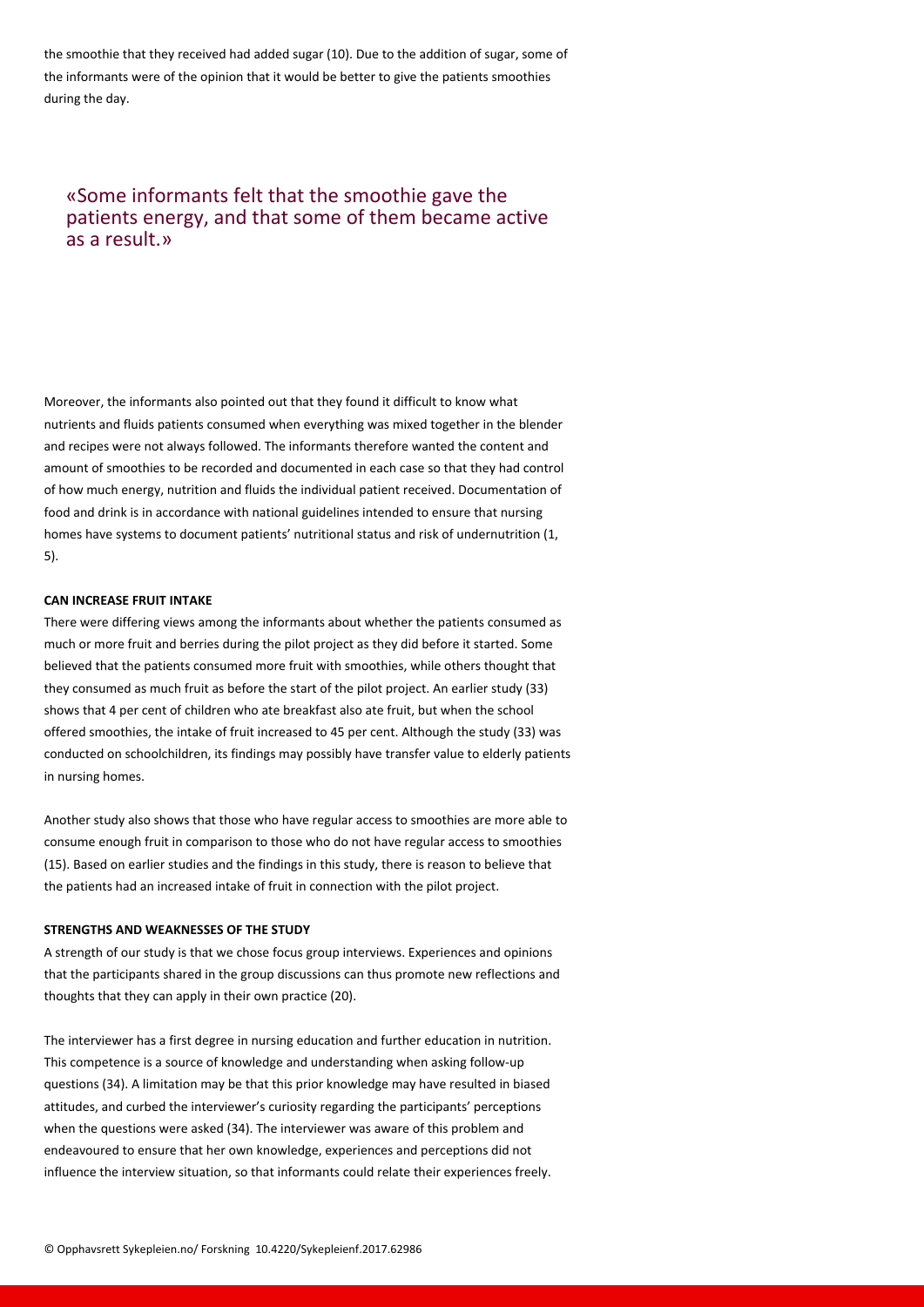in the evening were included in the study. The reason was that it proved difficult to recruit participants who worked during the night. Two of the focus groups were homogenous, and consisted of health workers, while one was less homogenous and consisted of nurses, social educators and health workers.

Some scholars recommend that focus groups should be homogeneous, since heterogeneous groups where participants have different educational backgrounds and work experience can lead to ranking of the participants, which may hamper discussion in the group (20, 35). According to Malterud (20) on the other hand, the aim of homogeneity must be balanced against variation in the participants, both within each group and among all the participants, since diversity of experience may create nuances in the empirical data. In one of the groups, which consisted of nurses, social educators and health workers, two people withdrew. The perception of ranking may have been the reason for this.

## **CONCLUSION**

The objective of this study was to explore the experiences of health personnel with high-energy smoothies for elderly patients in nursing homes. The findings show that some patients had problems with heartburn, nausea and constipation. Moreover, it was revealed that those who were undernourished did not gain weight because of smoothies, and that smoothies gave the patients energy and led to some of them becoming overactive. Individual adaptation of smoothies for elderly patients in nursing homes is necessary, so that the wishes and needs of the individual patient can be safeguarded. In order to control the individual patient's intake of fluids, nutrients and energy, individual nutrition and drink lists are required.

#### **REFERENCES**

1. Guthormsen A, Hensrud A, Irtun Ø, Mowé M, Sørby L, Thoresen L et al. Nasjonale faglige retningslinjer for forebygging og behandling av underernæring. Oslo: Helsedirektoratet; 2013. Available at:

https://helsedirektoratet.no/Lists/Publikasjoner/Attachments/916/Nasjonal-faglig-retningslinje-for-forebygging-og-behandling-av-underernering-I S-1580.pdf (downloaded 17.08.2017).

[2. Gammersvik Å og Larsen T. Helsefremmende sykepleie - i teori og praksis. Bergen:](https://helsedirektoratet.no/Lists/Publikasjoner/Attachments/916/Nasjonal-faglig-retningslinje-for-forebygging-og-behandling-av-underernering-IS-1580.pdf) [Fagbokforla](https://helsedirektoratet.no/Lists/Publikasjoner/Attachments/916/Nasjonal-faglig-retningslinje-for-forebygging-og-behandling-av-underernering-IS-1580.pdf)get; 2012.

3. Mowé M. Behandling av underernæring hos eldre pasienter. Tidsskrift for Den norske legeforening 2002;122:815-8.

4. Mowé M, Bøhmer T. Reduced appetite. A predictor for undernutrition in aged people. J Nutr Health Aging 2002;6:81-3.

5. Arsky G, Arntzen R, Berg O, Bjørnstad E, Brantsæter A, Bye A et al. Kosthåndboken - Veileder i ernæringsarbeid i helse- og omsorgstjenesten. Oslo: Helsedirektoratet, 2012. Available at: https://helsedirektoratet.no/Lists/Publikasjoner/Attachments/51/Kosthaandboken-IS-1972.pdf#page=3 (downloaded 22.08.2016)

6. Helsedirektoratet. Ernæringskompetanse i helse- og omsorgssektoren. Oppdrag fra Helse og om[sorgsdepartementet 2009-2012. Oslo: Helsedirektoratet, 2012. Available at:](https://helsedirektoratet.no/Lists/Publikasjoner/Attachments/51/Kosthaandboken-IS-1972.pdf#page=3)  https://helsedirektoratet.no/Lists/Publikasjoner/Attachments/41/Erneringskompetanse-i-helse-og-omsorgstjenesten-oppdrag-fra-helse-og-omsor gsdepartementet-2009-2012-IS-2032.pdf (downloaded 01.09.2016).

[7. Eide H, Aukner C, Iversen P. Nutritional status and duration of overnight fast among](https://helsedirektoratet.no/Lists/Publikasjoner/Attachments/41/Erneringskompetanse-i-helse-og-omsorgstjenesten-oppdrag-fra-helse-og-omsorgsdepartementet-2009-2012-IS-2032.pdf)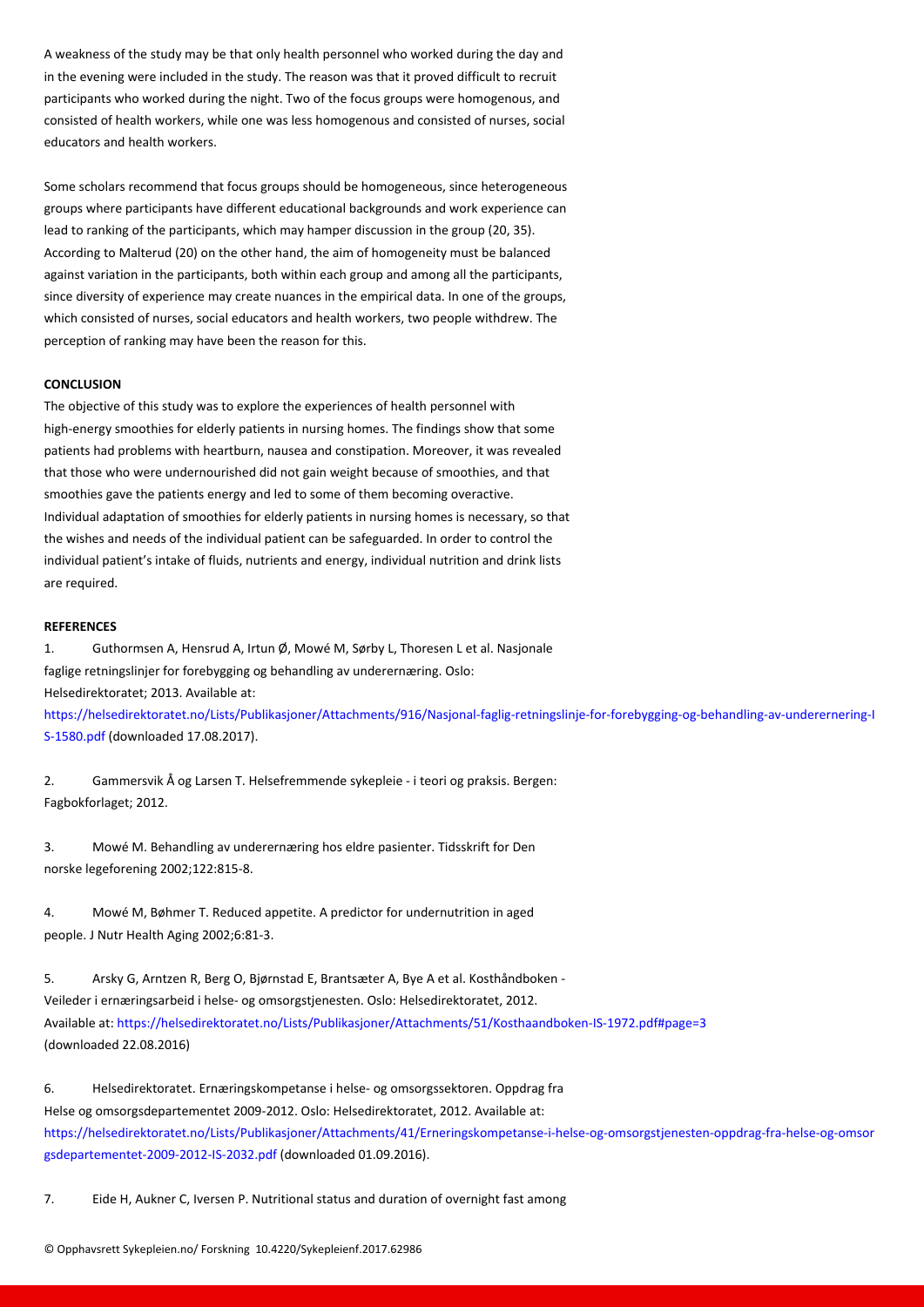8. Mowé M, Bøhmer T. Reduced appetite. A predictor for undernutrition in aged people. J Nutr Health Aging 2006;6:81-3.

9. Sortland K, Skjegstad G, Jansen L, Berglund A. Eldre personers ernæring og matinntak ved et sykehjem - en pilotstudie. Vård i Norden 2009;29:25-9.

10. Aagaard H. Mat og måltider i sykehjem. En nasjonal kartleggingsundersøkelse. Sykepleien Forskning 2010;4:36-43. Available at: https://sykepleien.no/forskning/2010/03/mat-og-maltider-i-sykehjem-en-nasjonal-kartleggingsundersokelse (downloaded 17.08.2017).

[11. Söderhamn U, Söderhamn O. A successful way for performing nutritional nursing](https://helsedirektoratet.no/Lists/Publikasjoner/Attachments/41/Erneringskompetanse-i-helse-og-omsorgstjenesten-oppdrag-fra-helse-og-omsorgsdepartementet-2009-2012-IS-2032.pdf) assessment in older patients. J Clin Nurs 2009;18:431-9.

12. Leirvik Å, Høye S, Kvigne K. Mat, måltider og ernæring på sykehjem - erfaringer fra et aksjonsforskningsprosjekt. Nordisk Sygeplejeforskning 2016;6:178-97.

13. Bondevik M, Nygaard H. Tverrfaglig geriatri. Bergen: Fagbokforlaget; 2012.

14. Mowé M. Kan ernæring forebygge eller dempe utvikling av Alzheimers sykdom? Demens & Alderspsykiatri 2008;12:24-7.

15. Ruxton C. Smoothies: one portion or two? Nutr Bull 2008;33:129-32.

16. Lorefält B, Wilhelmsson S. A multifaceted intervention model can give a lasting improvement of older peoples nutritional status. The J Nutr Health and Aging 2012;16:378-82.

17. Crocker P. Juicing and smoothies for Dummies. Toronto: John Wiley and Sons; 2013.

18. Nilsson S. Nutritionshandbok för personal inom särskilt boende. Stockholm: Studentlitteratur; 2008.

19. St.meld. 34 (2012-2013): Folkehelsemeldingen: God helse - felles ansvar. Oslo: Helse- og omsorgsdepartementet; 2013. Available at: https://www.regjeringen.no/contentassets/ce1343f7c56f4e74ab2f631885f9e22e/no/pdfs/stm201220130034000dddpdfs.pdf (downloaded 01.09.2016).

[20. Malterud K. Fokusgrupper som forskningsmetode for medisin og helsefag. Oslo:](https://www.regjeringen.no/contentassets/ce1343f7c56f4e74ab2f631885f9e22e/no/pdfs/stm201220130034000dddpdfs.pdf) Universitetsforlaget; 2012.

21. Graneheim U, Lundman B. Qualitative content analysis in nursing research: concepts, procedures and measures to achieve trustworthiness. Nurs Educ Today 2004;24:105-12.

22. Drevon C, Blomhoff R. Mat og medisin. Kristiansand: Høyskoleforlaget; 2012.

23. Parada J, Aguilera J. Food microstructure affects the bioavailability of several nutrients. J Food Sci Nutr 2007;72:R21-32.

24. Cruz-Jentoft A, Calvo J, Duran J, Ordonez J, DeCastellar R. Compliance with an oral